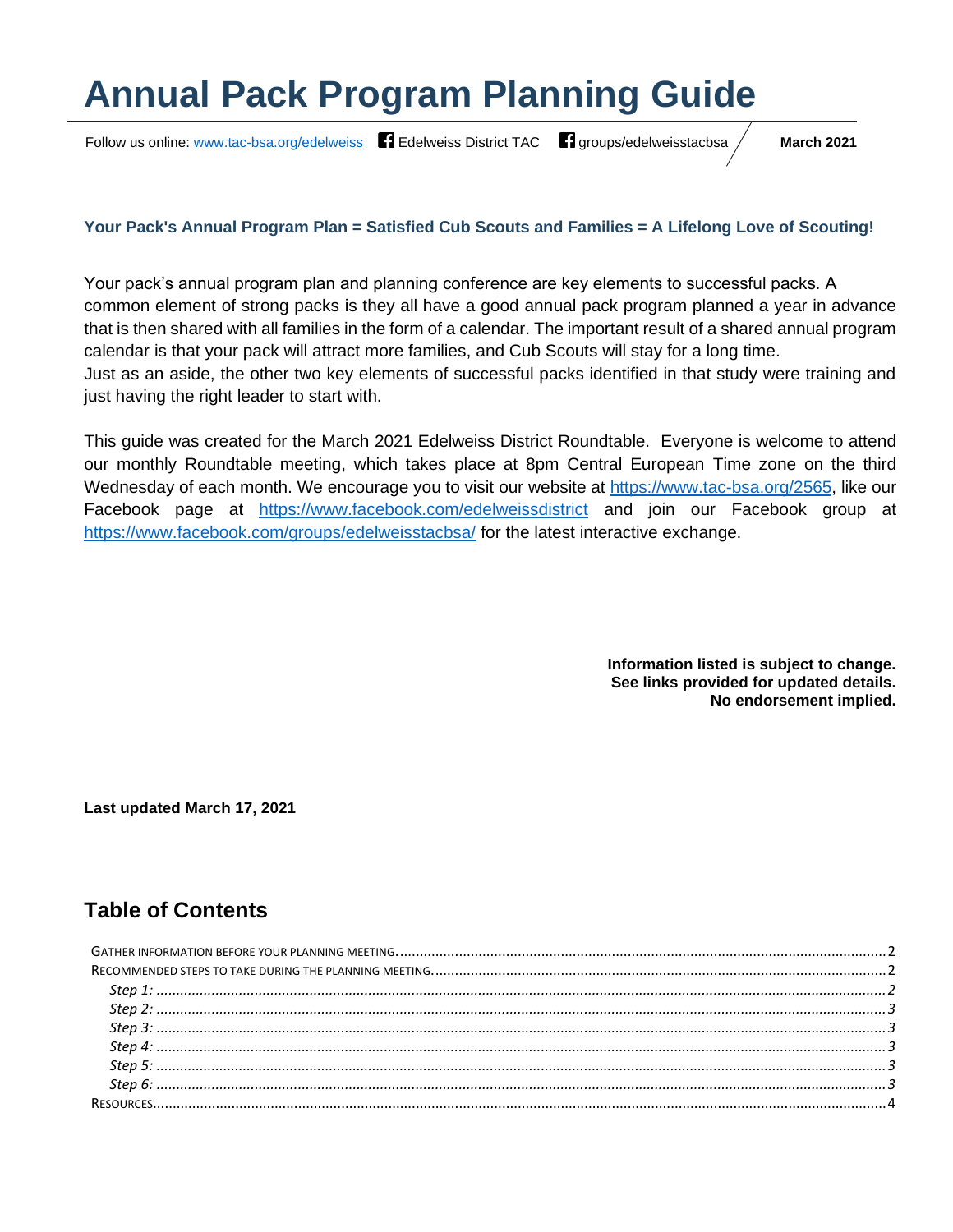

# <span id="page-1-0"></span>**Gather information before your planning meeting.**

A month or two before the scheduled planning meeting, the committee chair and Cubmaster gather the following information:

- 1. Key school dates
- 2. Community event dates
- 3. Your chartered organization's dates
- 4. Personal dates that may affect your pack's activities such as the Cubmaster's anniversary cruise
- 5. District and council dates
- 6. Collected Family Talent Survey sheets from all parents
- 7. Last year's pack annual plan if you have one

To maximize the efficiency of your planning, the following people should attend the conference:

- 1. All pack committee members
- 2. All den leaders
- 3. All pack/den aids and den chiefs (optional)
- 4. Chartered organization representative
- 5. Your unit commissioner (optional)
- 6. Anyone else you think might be helpful, such as other parents

## <span id="page-1-1"></span>**Recommended steps to take during the planning meeting.**

Before you start the planning process: Explain to the group the importance of annual program planning, why you are doing it, and the rules for the process during this meeting.

#### <span id="page-1-2"></span>**Step 1:**

Take the dates you collected and put them into your pack's master calendar—including den meeting dates—either on a hard copy or by plugging the information into an electronic calendar on a computer.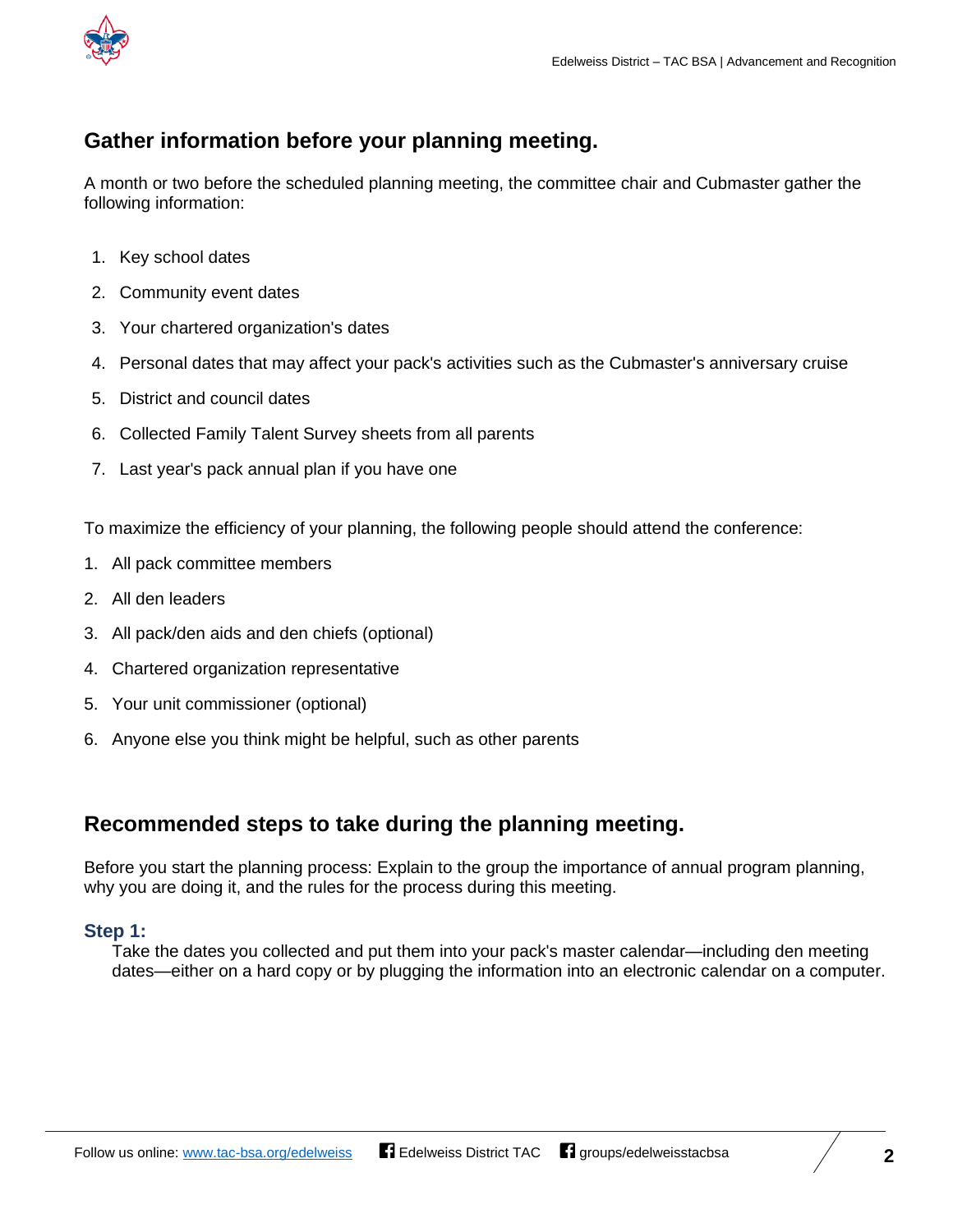

#### <span id="page-2-0"></span>**Step 2:**

Before you begin rounding out the master calendar with things you want to do, review what the pack did last year. Ask yourself questions like, what events went well, what events didn't go so well? Did we earn the National Summertime Pack Award? The Journey to Excellence Award? How did we do with den and pack attendance? Did we participate in Cub Scout day camp or family camp? Did we sell popcorn?

Feel free to ask as many questions as you want, but don't spend too much time on this, as the key issue is planning the upcoming year. Just use this research to help guide what you might want to keep, replace, or improve.

#### <span id="page-2-1"></span>**Step 3:**

Do some brainstorming on activities your pack might want to do in addition to den and pack meetings. This could be things such as a blue and gold banquet, pinewood derby, family picnic, first-aid training, pet show, and so on. Remember the brainstorming rule, which is anybody can suggest anything without critique or criticism. Feedback and analysis come later, after all the ideas have been captured. Once you have a list of things your dens and pack might want to do, start prioritizing the list. Is a particular activity something for dens or the pack as a whole? Could the activity be incorporated into a den or pack meeting? And so on.

Take a vote on which activities to include on the den and pack meeting schedule, then add the activities to your calendar.

#### <span id="page-2-2"></span>**Step 4:**

By now, the calendar should be taking shape. It should include school and community dates, holidays, some personal conflict dates, den and pack meetings, additional den and pack activities, and district and council dates. The next step is to assign the person who will be responsible for each event, as well as den responsibilities at pack meetings. This would include names, like "Bob Smith" will be the chair for the blue and gold banquet.

If you are really ambitious, you can even put in event details such as, "Bob will send invitation and assignments to each family by January 1," and, "By November 1, we will get confirmation from the school we can use the cafeteria." Remember that good planning and preparation will lead to family satisfaction. Some of this might have to come after your program planning conference, if you choose activities now and have to recruit chairs later. However, if you know you will be doing some activities again such as your blue and gold banquet, you might already have a commitment from "Bob" by the time the program planning conference happens.

#### <span id="page-2-3"></span>**Step 5:**

You're almost finished. The final step is to review your annual plan to ensure you have captured everything you and your families want to do in the upcoming year. Once you feel comfortable, publish or email your annual plan to each family. A reminder that not everyone has an email account, so be sure your distribution reaches all families. They will feel much more a part of your pack and be able to plan their own family calendar with the pack's calendar in hand. Sharing the annual plan with your families could be the most important step in retaining your Scouts and building tenure, so don't shortcut this one.

#### <span id="page-2-4"></span>**Step 6:**

Annual program planning is an ongoing process. Review the plan each month at your pack leaders' meeting to make sure you are still on track, to recruit chairs and other help, you participate in important meetings, or to make assignments or changes as needed.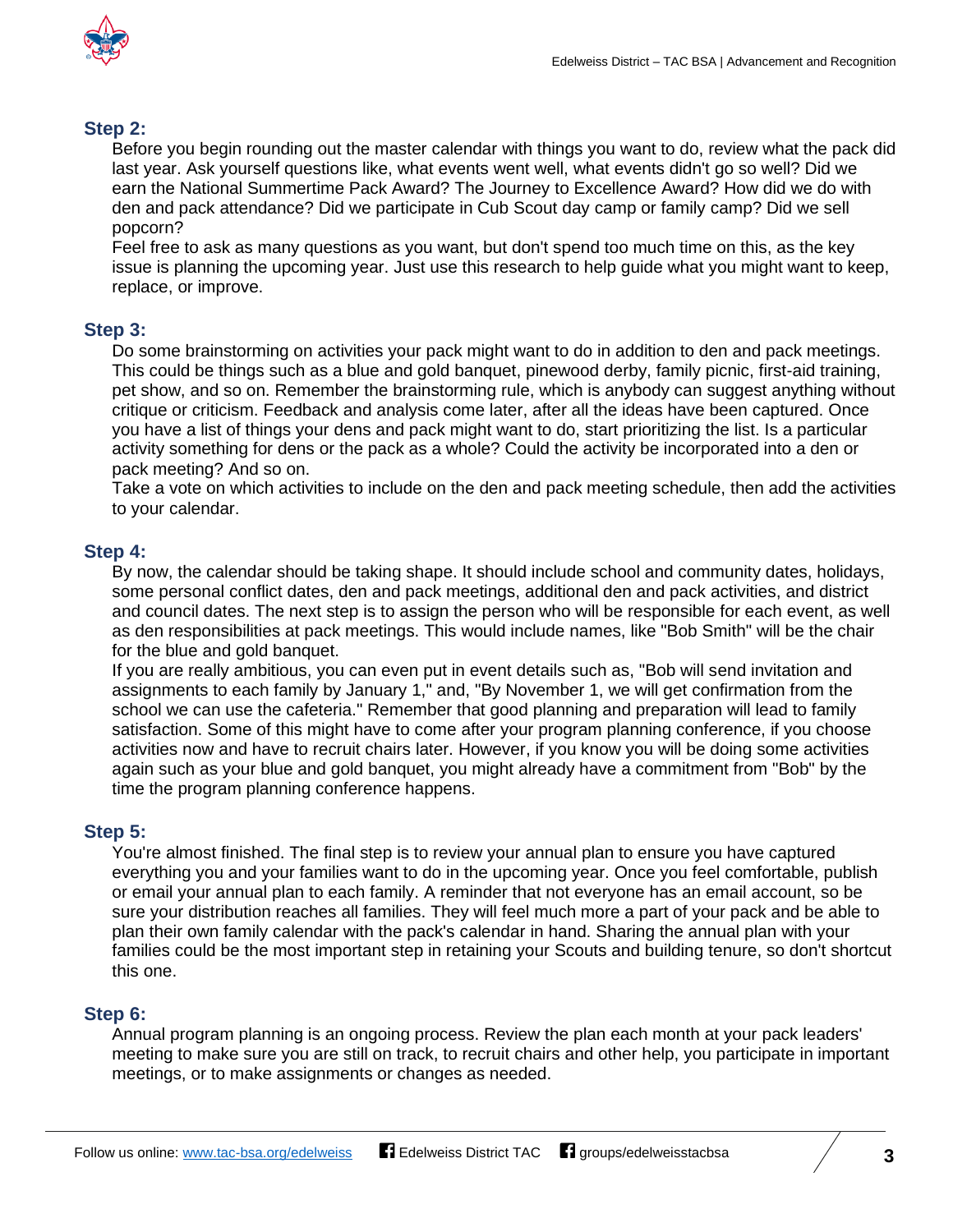

## <span id="page-3-0"></span>**Resources**

These tools should make it easier to have up-to-date newsletters and calendars ready when you need them.

Boys' Life magazine offers free downloadable calendars, notebooks and charts to help you Be Prepared and continue Scouting efficiently.

Many of these resources have been integrated into **[Scoutbook](https://www.scoutbook.com/)**, the BSA's advancement tracking app. The app offers a suite of easy-to-use, web-based tools that are helpful to both Scouts and leaders.

#### **Through Scoutbook**

- Scoutbook enables units to update advancement records, manage activities, download purchasing reports, communicate with the unit, and much more.
- Parents and Scouts can track their progress through the Scouting App (available for download via the **[Apple](https://apps.apple.com/us/app/scouting/id1218464473) App Store** and **[Google](https://play.google.com/store/apps/details?id=com.bsa.sbm&hl=en_US) Play Store**). Through the app, parents can review and track requirement completion, add service hours, keep hiking and camping logs, prepare their Eagle Scout application and more.
- If you are new to Scoutbook, tutorials and instruction guides can be found **[here](https://help.scoutbook.com/)**.

#### **BSA - Pack Annual Program Planning Conference Guide (PPTX)**

[http://www.scouting.org/filestore/membership/zip/BSA\\_Pack\\_Annual\\_Program\\_Planning\\_Conference\\_Gui](http://www.scouting.org/filestore/membership/zip/BSA_Pack_Annual_Program_Planning_Conference_Guide.zip) [de.zip](http://www.scouting.org/filestore/membership/zip/BSA_Pack_Annual_Program_Planning_Conference_Guide.zip)

#### **Pack Meeting Plans – focused on the values of the Scout Law**

<https://www.scouting.org/programs/cub-scouts/pack-meeting-resources/pack-meeting-plans/>

#### **Family Talent Survey**

<http://www.scouting.org/sitecore/content/Home/CubScouts/Leaders/Forms.aspx>

#### **Cub Scout Den Meeting Program**

<http://www.scouting.org/sitecore/content/Home/CubScouts/Leaders/Forms.aspx>

#### **Den and Pack Meeting Resource Guide**

[http://www.scouting.org/scoutsource/CubScouts/Leaders/DenLeaderResources/DenandPackMeetingReso](http://www.scouting.org/scoutsource/CubScouts/Leaders/DenLeaderResources/DenandPackMeetingResourceGuide.aspx) [urceGuide.aspx](http://www.scouting.org/scoutsource/CubScouts/Leaders/DenLeaderResources/DenandPackMeetingResourceGuide.aspx)

#### **Planning Your Pack's Annual Program Budget**

<http://www.scouting.org/filestore/pdf/510-273.pdf>

**Pack Operating Budget Worksheet** [PDF](http://www.scouting.org/filestore/pdf/13-273.pdf) | [Excel](http://www.scouting.org/filestore/xls/13-273.xls)

#### **Training Course – Annual Program Planning for Cub Scouting**

[https://training.scouting.org/courses/SCO\\_468](https://training.scouting.org/courses/SCO_468)